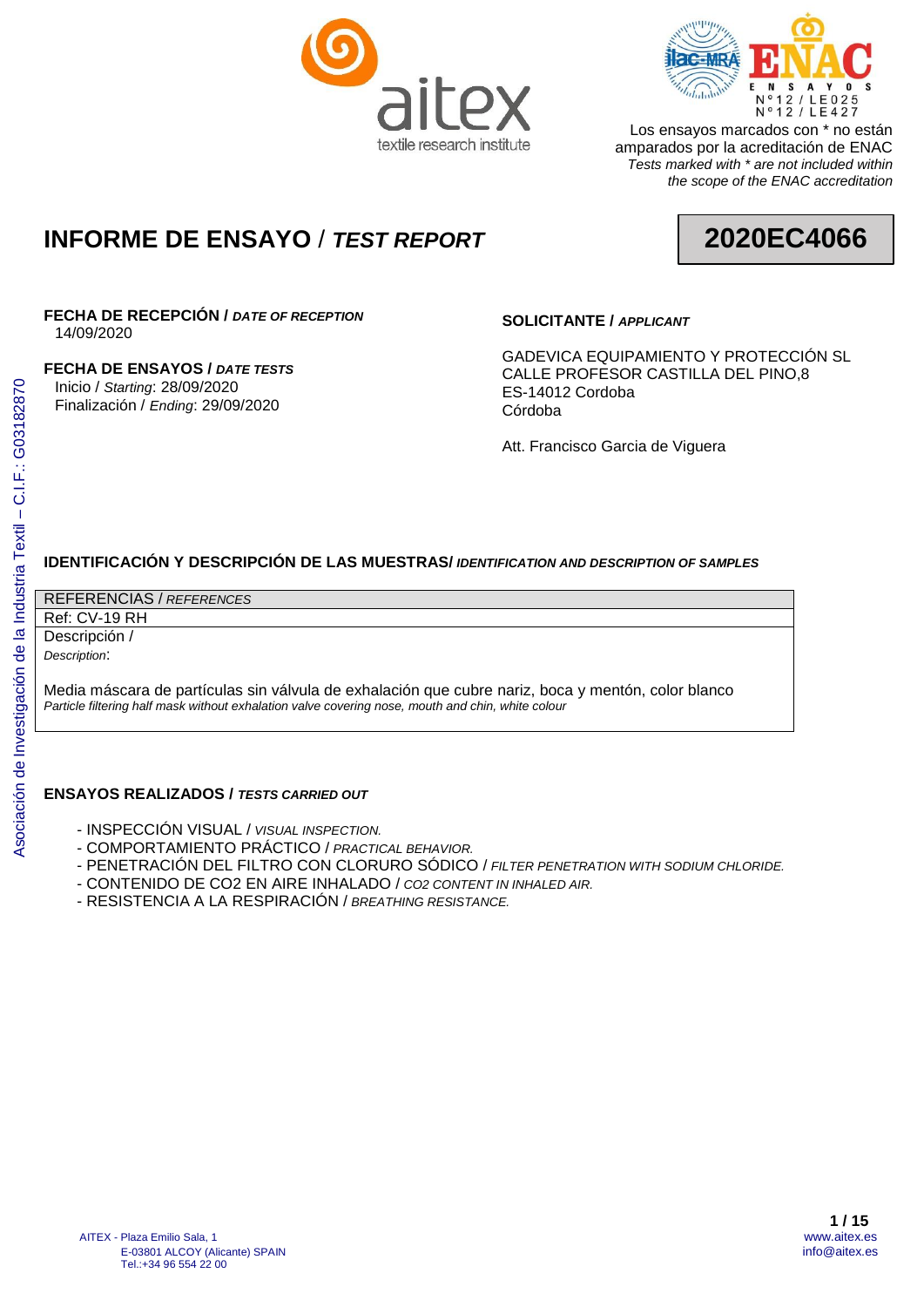# **DESCRIPCIÓN DE MUESTRAS /** *DESCRIPTION OF SAMPLES*

## **FOTOGRAFÍA** *PHOTOGRAPHY*

#### **Referencia** *Reference*

Ref: CV-19 RH



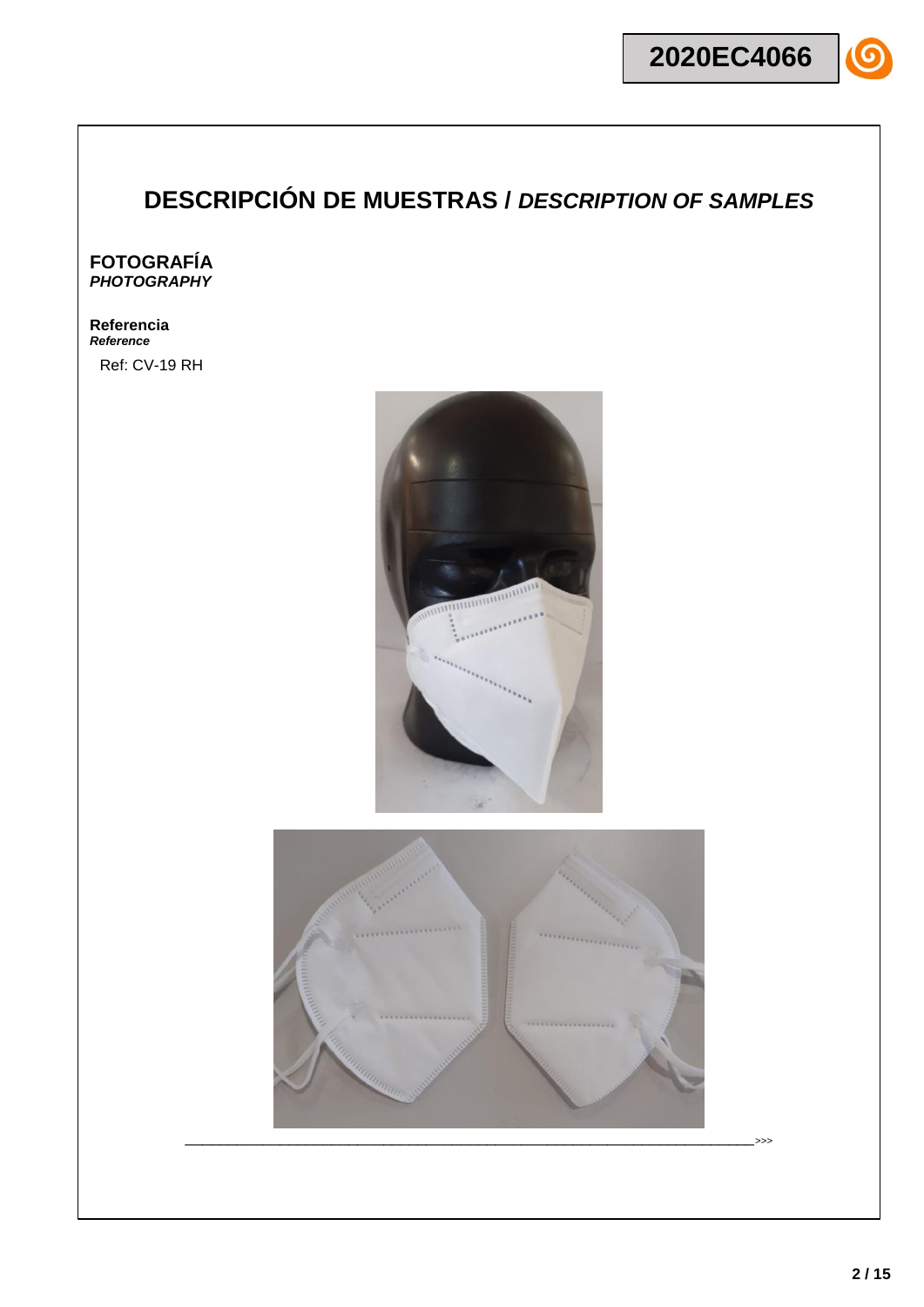### **INSPECCIÓN VISUAL** *VISUAL INSPECTION*

#### **Norma** *Standard*

EN 149:2001+A1:2009 modificada por RfU PPE-R/02.075.02 *EN 149:2001+A1:2009 modified by RfU PPE-R/02.075.02*

### **Referencia**

*Reference* Ref: CV-19 RH

Requisitos de inspección visual para evaluar medias mascaras filtrantes contra partículas según la norma EN 149:2001 + A1:2009

*Requirements of visual inspection to evaluate the filtering half mask against particles according to standard EN 149:2001 + A1:2009*

### **Embalaje (Requisitos según el punto 7.4)** *Packing (Requirement according to the point 7.4)*

Las medias máscaras filtrantes deben suministrarse para su venta embaladas de tal forma que estén protegidas contra los daños mecánicos y la contaminación antes de su empleo.

*Filtering half mask shall be packaged to protect them from mechanical damage, thermal and contaminant conditions during storage.*

**No Evaluado** *Not Evaluated*

#### **Materiales (Requisitos según el punto 7.5)** *Materials (Requirement according to the point 7.5)* Los materiales empleados deben ser adecuados para que aguanten la manipulación y el uso durante el periodo de tiempo para el que se ha diseñado la media máscara filtrante. *The materials used shall withstand handling and use during the period of time for which the half-mask filter has been designed, and it shall not constitute a danger or damage to the user.* **Cumple** *Pass* Cualquier material del medio filtrante que se desprenda por la acción del paso del caudal de aire a través del filtro no debe constituir un peligro o daño para el portador. *Any material in the filter that is released by the passage of the air flow through the filter shall not be a danger or damage to the user.* **Cumple** *Pass*

| Acabado de las partes (Requisitos según el punto 7.8)                                                |        |
|------------------------------------------------------------------------------------------------------|--------|
| Finished of parts (Requirement according to the point 7.8)                                           |        |
| Las partes del dispositivo que vayan a estar en contacto con el portador no deben poseer             |        |
| bordes cortantes o rebabas.                                                                          | Cumple |
| Parts of the equipment that can come into contact with the user shall not have sharp edges or burrs. | Pass   |

\_\_\_\_\_\_\_\_\_\_\_\_\_\_\_\_\_\_\_\_\_\_\_\_\_\_\_\_\_\_\_\_\_\_\_\_\_\_\_\_\_\_\_\_\_\_\_\_\_\_\_\_\_\_\_\_\_\_\_\_\_\_\_\_\_\_>>>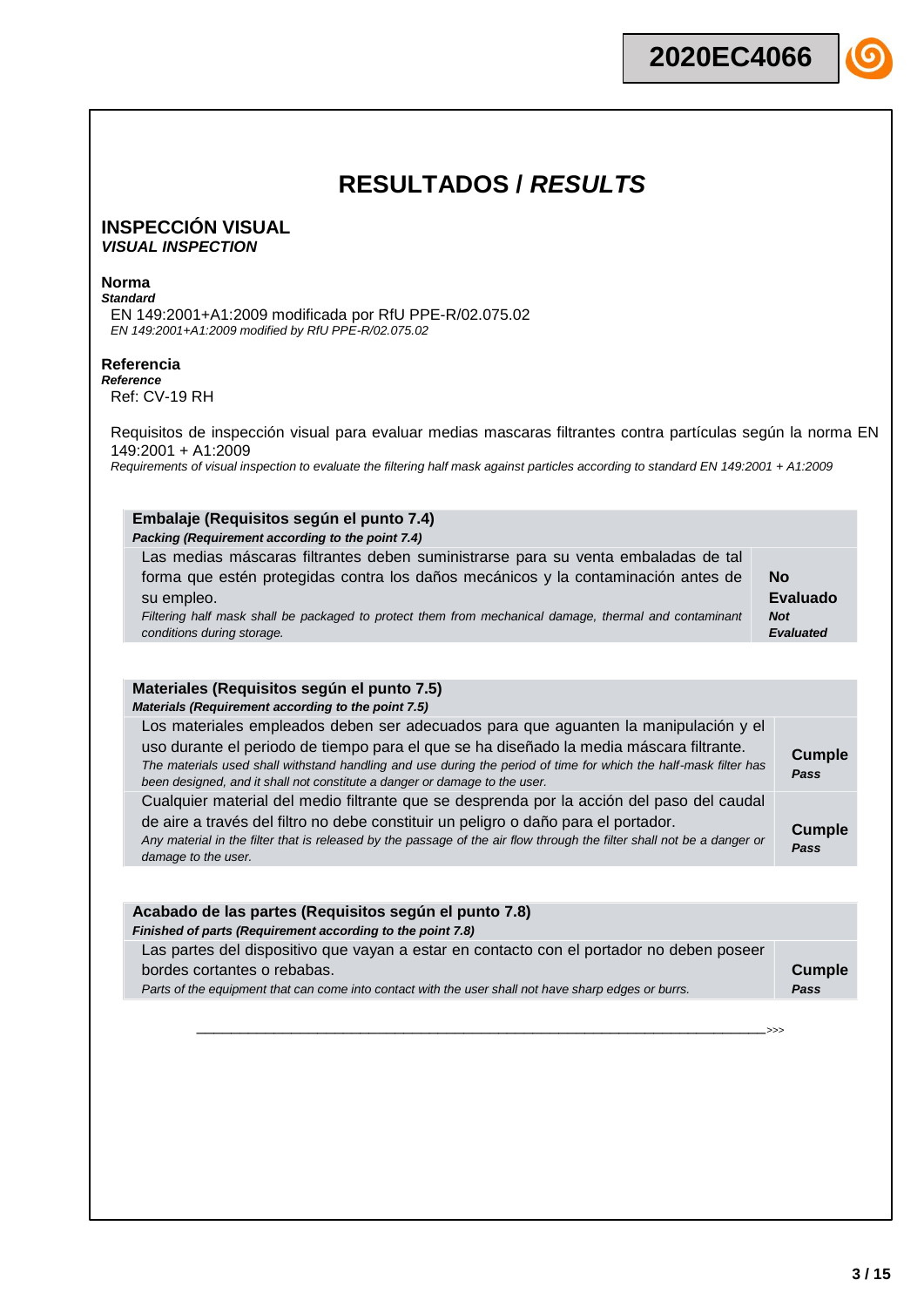### **Válvulas de exhalación (Requisitos según el punto 7.15)**

*Exhalation valve (Requirement according to the point 7.15)*

Si se dispone de válvula de exhalación, ésta debe protegerse contra, o ser resistente a, la suciedad y los daños mecánicos y puede cubrirse o incluir cualquier otro dispositivo necesario para que la media máscara cumpla con los requisitos de fuga hacia el interior. *If an exhalation valve is available, it shall be protected against dirt and mechanical damage and shall include any other device necessary to meet the requirements for leakage into the interior.* **N.A.**

### **Partes desmontables (Requisitos según el punto 7.18)**

*Removable parts (Requirement according to the point 7.18)*

| Todas las partes desmontables (en caso de que existan) deben conectarse y asegurarse                 |      |
|------------------------------------------------------------------------------------------------------|------|
| fácilmente y, siempre que sea posible, de modo manual.                                               | N.A. |
| All removable parts (if any) shall be easily connected and secured and, wherever possible, manually. |      |

\_\_\_\_\_\_\_\_\_\_\_\_\_\_\_\_\_\_\_\_\_\_\_\_\_\_\_\_\_\_\_\_\_\_\_\_\_\_\_\_\_\_\_\_\_\_\_\_\_\_\_\_\_\_\_\_\_\_\_\_\_\_\_\_\_\_///

N.A. No aplica *N.A. Does not apply*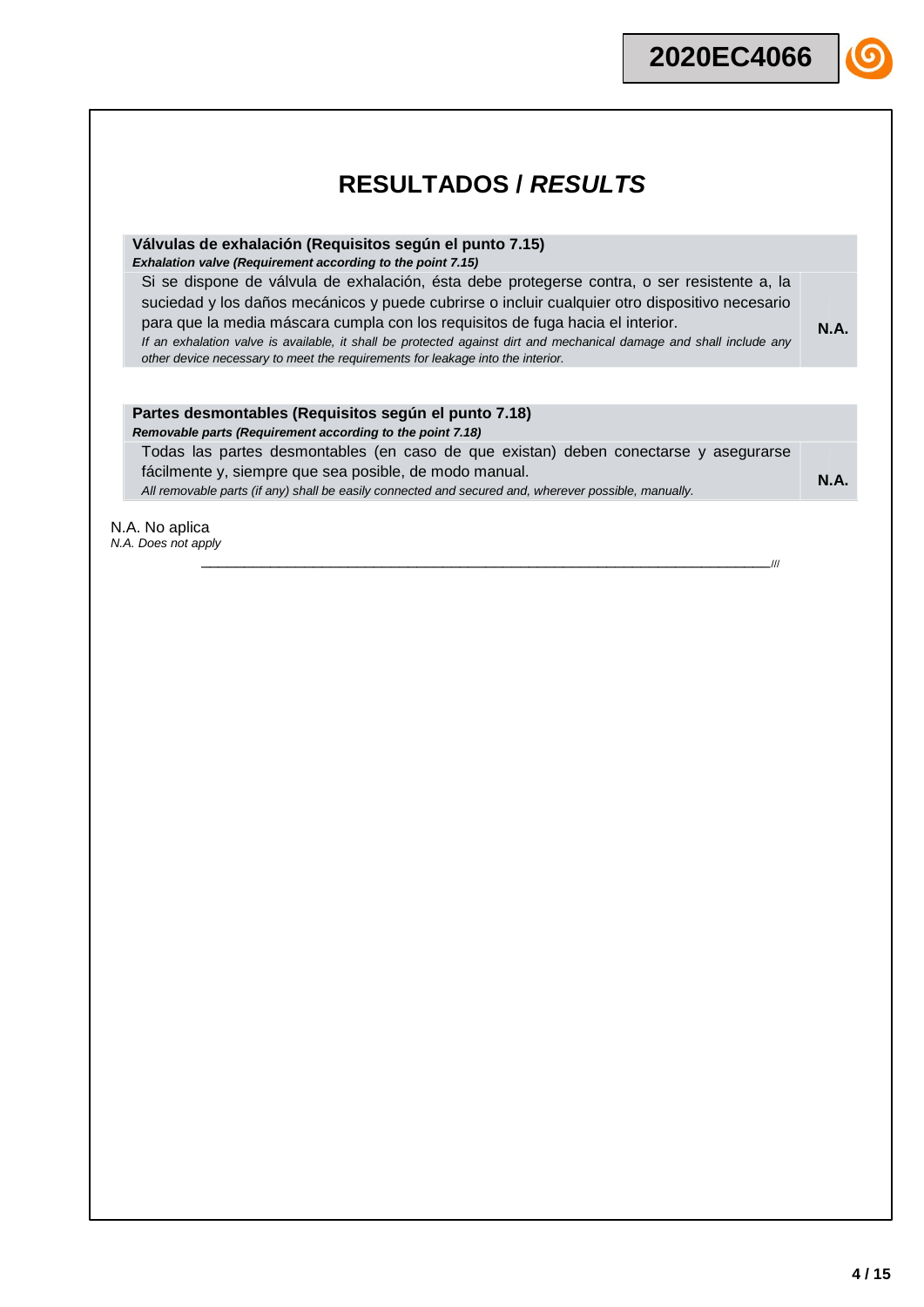## **COMPORTAMIENTO PRÁCTICO** *PRACTICAL BEHAVIOR*

## **Norma**

#### *Standard*

EN 149:2001+A1:2009 (punto 8.4) modificada por RfU PPE-R/02.075.02 *EN 149:2001+A1:2009 (point 8.4) modified by RfU PPE-R/02.075.02*

## **Condiciones de ensayo**

*Testing conditioning* **Sala 2**

*Room 2*

| Fecha de ensayo<br>Test date | <b>Inicial</b><br><i>Initial</i> | Final            |
|------------------------------|----------------------------------|------------------|
| 23/09/2020                   | 24,8 °C / 36,2 %                 | 24,8 °C / 36,1 % |

## **Condiciones de ensayo**

*Testing conditioning* **Sala 3**

*Room 3*

| Fecha de ensayo<br>Test date | <b>Inicial</b><br><i>Initial</i> | Final            |
|------------------------------|----------------------------------|------------------|
| 23/09/2020                   | 24,2 °C / 43,7 %                 | 43,3 °C / 24,1 % |

\_\_\_\_\_\_\_\_\_\_\_\_\_\_\_\_\_\_\_\_\_\_\_\_\_\_\_\_\_\_\_\_\_\_\_\_\_\_\_\_\_\_\_\_\_\_\_\_\_\_\_\_\_\_\_\_\_\_\_\_\_\_\_\_\_\_>>>

**Observaciones o desviaciones de la norma**

*Observation or deviation of the standard*

---

## **Descripción de la muestra**

*Description of the sample*

Media máscara de partículas sin válvula de exhalación que cubre nariz, boca y mentón, color blanco. *Particle filtering half mask without exhalation valve covering nose, mouth and chin, white color.*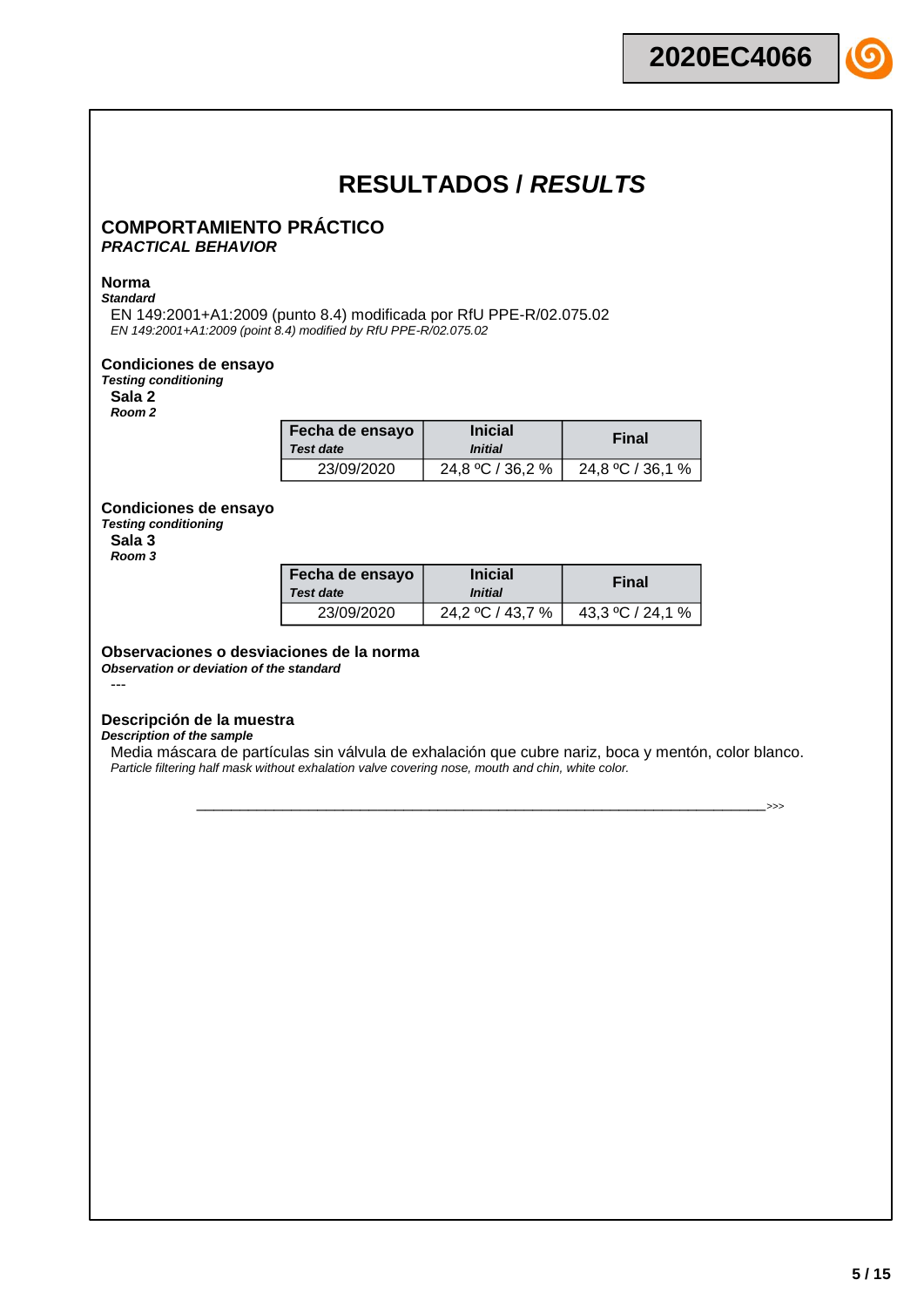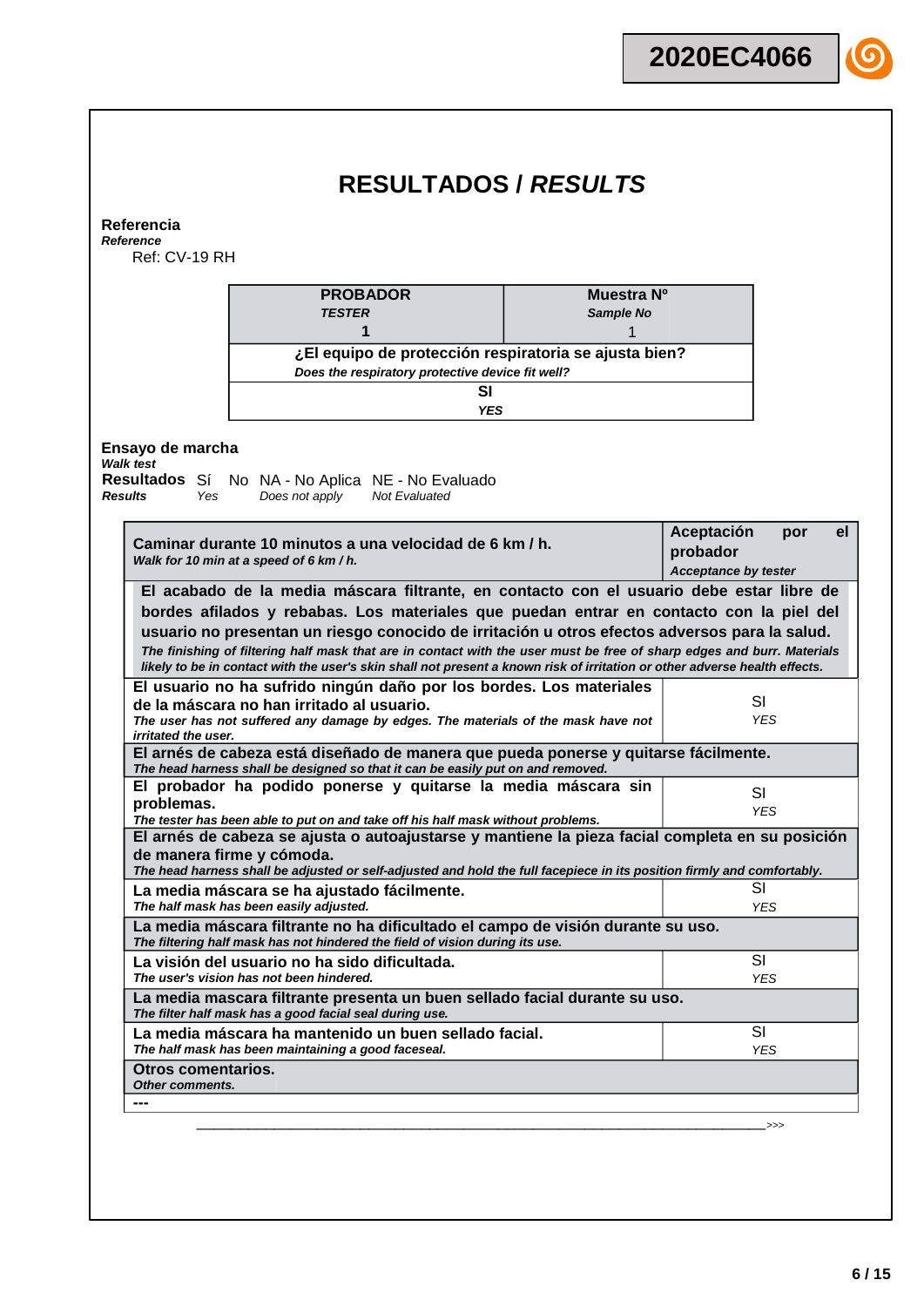| <b>RESULTADOS / RESULTS</b>                                                                                                                                                                                                                                                                                                                                                                                                                                                                                                                  |                                                                    |
|----------------------------------------------------------------------------------------------------------------------------------------------------------------------------------------------------------------------------------------------------------------------------------------------------------------------------------------------------------------------------------------------------------------------------------------------------------------------------------------------------------------------------------------------|--------------------------------------------------------------------|
| Ensayo de simulación de trabajo                                                                                                                                                                                                                                                                                                                                                                                                                                                                                                              |                                                                    |
| <b>Work simulation test</b><br>Resultados Sí No NA - No Aplica NE - No Evaluado<br>Yes<br>Does not apply<br>Results<br><b>Not Evaluated</b>                                                                                                                                                                                                                                                                                                                                                                                                  |                                                                    |
| 1. Caminar durante 5 minutos a una altura libre de (1.3 $\pm$ 0.2) m;<br>Walking for 5 min.at a free height of $(1,3 \pm 0,2)$ m;<br>$(1.3 \pm 0.2)$ m;                                                                                                                                                                                                                                                                                                                                                                                      |                                                                    |
| 2. Arrastrarse a cuatro patas durante 5 min. a una altura libre de<br>Crawling on all fours for 5 min. at a free height of<br>$(0,7 \pm 0,05)$ m.; y<br>$(0,7 \pm 0.05)$ m.; and                                                                                                                                                                                                                                                                                                                                                             | Aceptación<br>el<br>por<br>probador<br><b>Acceptance by tester</b> |
| 3. Lienar una tolva de 1,5 m, aproximadamente 20 veces.<br>Filling a 1.5 m hopper, about 20 times.                                                                                                                                                                                                                                                                                                                                                                                                                                           |                                                                    |
| El acabado de la media máscara filtrante, en contacto con el usuario debe estar libre de<br>bordes afilados y rebabas. Los materiales que puedan entrar en contacto con la piel del<br>usuario no presentan un riesgo conocido de irritación u otros efectos adversos para la salud.<br>The finishing of filtering half mask that are in contact with the user must be free of sharp edges and burr. Materials<br>likely to be in contact with the user's skin shall not present a known risk of irritation or other adverse health effects. |                                                                    |
| El usuario no ha sufrido ningún daño por los bordes. Los materiales                                                                                                                                                                                                                                                                                                                                                                                                                                                                          |                                                                    |
| de la máscara no han irritado al usuario.<br>The user has not suffered any damage by edges. The materials of the mask have not<br><i>irritated the user.</i>                                                                                                                                                                                                                                                                                                                                                                                 | <b>SI</b><br><b>YES</b>                                            |
|                                                                                                                                                                                                                                                                                                                                                                                                                                                                                                                                              |                                                                    |
| El arnés de cabeza está diseñado de manera que pueda ponerse y quitarse fácilmente.                                                                                                                                                                                                                                                                                                                                                                                                                                                          |                                                                    |
| The head harness shall be designed so that it can be easily put on and removed.<br>El probador ha podido ponerse y quitarse la media máscara sin                                                                                                                                                                                                                                                                                                                                                                                             |                                                                    |
| problemas.                                                                                                                                                                                                                                                                                                                                                                                                                                                                                                                                   | SI<br><b>YES</b>                                                   |
| The tester has been able to put on and take off his half mask without problems.<br>El arnés de cabeza se ajusta o autoajustarse y mantiene la pieza facial completa en su posición<br>de manera firme y cómoda.                                                                                                                                                                                                                                                                                                                              |                                                                    |
| The head harness shall be adjusted or self-adjusted and hold the full facepiece in its position firmly and comfortably.                                                                                                                                                                                                                                                                                                                                                                                                                      |                                                                    |
| La media máscara se ha ajustado fácilmente.<br>The half mask has been easily adjusted.                                                                                                                                                                                                                                                                                                                                                                                                                                                       | SI<br><b>YES</b>                                                   |
| La media máscara filtrante no ha dificultado el campo de visión durante su uso.                                                                                                                                                                                                                                                                                                                                                                                                                                                              |                                                                    |
| The filtering half mask has not hindered the field of vision during its use.<br>La visión del usuario no ha sido dificultada.<br>The user's vision has not been hindered.                                                                                                                                                                                                                                                                                                                                                                    | SI                                                                 |
| La media mascara filtrante presenta un buen sellado facial durante su uso.                                                                                                                                                                                                                                                                                                                                                                                                                                                                   | <b>YES</b>                                                         |
| The filter half mask has a good facial seal during use.<br>La media máscara ha mantenido un buen sellado facial.                                                                                                                                                                                                                                                                                                                                                                                                                             | SI                                                                 |
| The half mask has been maintaining a good faceseal.<br><b>Otros comentarios.</b>                                                                                                                                                                                                                                                                                                                                                                                                                                                             | <b>YES</b>                                                         |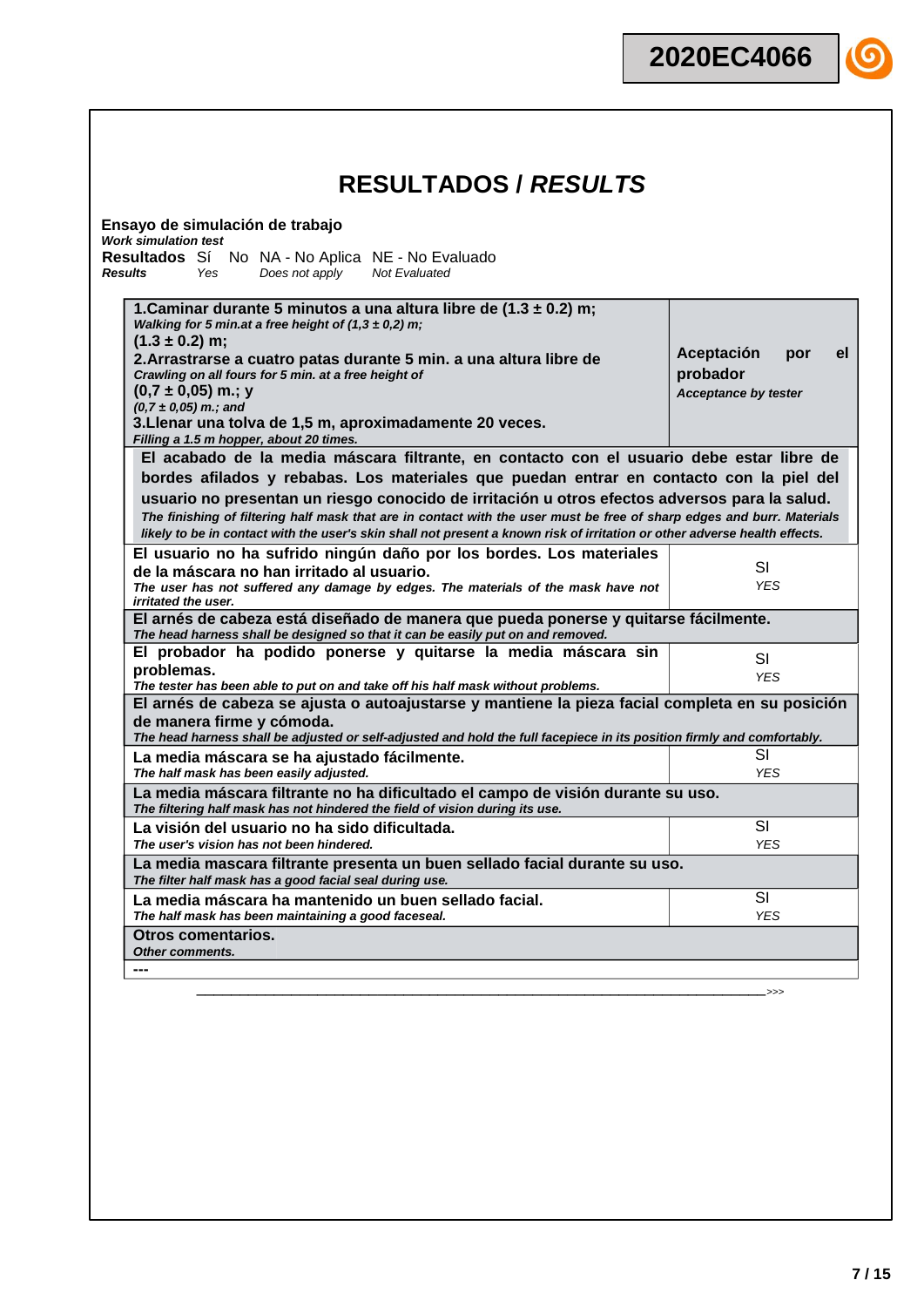**2020EC4066**

# **RESULTADOS /** *RESULTS*

**Requisitos que deben cumplirse según la norma EN 149: 2001 + A1: 2009, punto 7.7 y según RfU PPE-R/02.075.02**

*Requirements to be met according to EN 149:2001+A1:2009, point 7.7 and according to RfU PPE-R / 02.075.02*

El equipo de protección respiratoria no debe tener imperfecciones relacionadas con la aceptación del usuario. *The respiratory protective equipment shall not have imperfections related to user acceptance.*

Requisito agregado RfU PPE-R/02.075.02: durante la prueba de comportamiento práctico, el sujeto de la prueba debe prestar especial atención a la capacidad del producto para mantener una buena hermeticidad facial. Si el usuario observa que no se mantiene una buena hermeticidad facial, se le indicará que reajuste la media máscara de filtrante de acuerdo con las instrucciones del usuario. Si el sujeto de prueba experimenta más dificultades para mantener una buena hermeticidad facial durante la prueba de comportamiento práctico, la media máscara de filtrante se considerará insatisfactoria.

*Requirement added RfU PPE-R/02.075.02: During the practical performance test, the test subject should pay particular attention to the ability of the product to maintain a good faceseal. If the wearer observes that a good faceseal is not maintained, they shall be instructed to readjust the filtering half mask according to the user instructions. Should the test subject experience further difficulties with maintaining a good faceseal during the practical performance test, the filtering half mask shall be considered unsatisfactory.*

La prueba se llevó a cabo en el laboratorio APPE ubicado en el Polígono Industrial Santiago Payá C/ Filá Benimerines, 25 B - 03801 Alcoy (Alicante).

*The test was carried out at APPE Laboratory located at Polígono Industrial Santiago Payá C/ Filá Benimerines, 25 B – 03801 Alcoy (Alicante).* \_\_\_\_\_\_\_\_\_\_\_\_\_\_\_\_\_\_\_\_\_\_\_\_\_\_\_\_\_\_\_\_\_\_\_\_\_\_\_\_\_\_\_\_\_\_\_\_\_\_\_\_\_\_\_\_\_\_\_\_\_\_\_\_\_\_///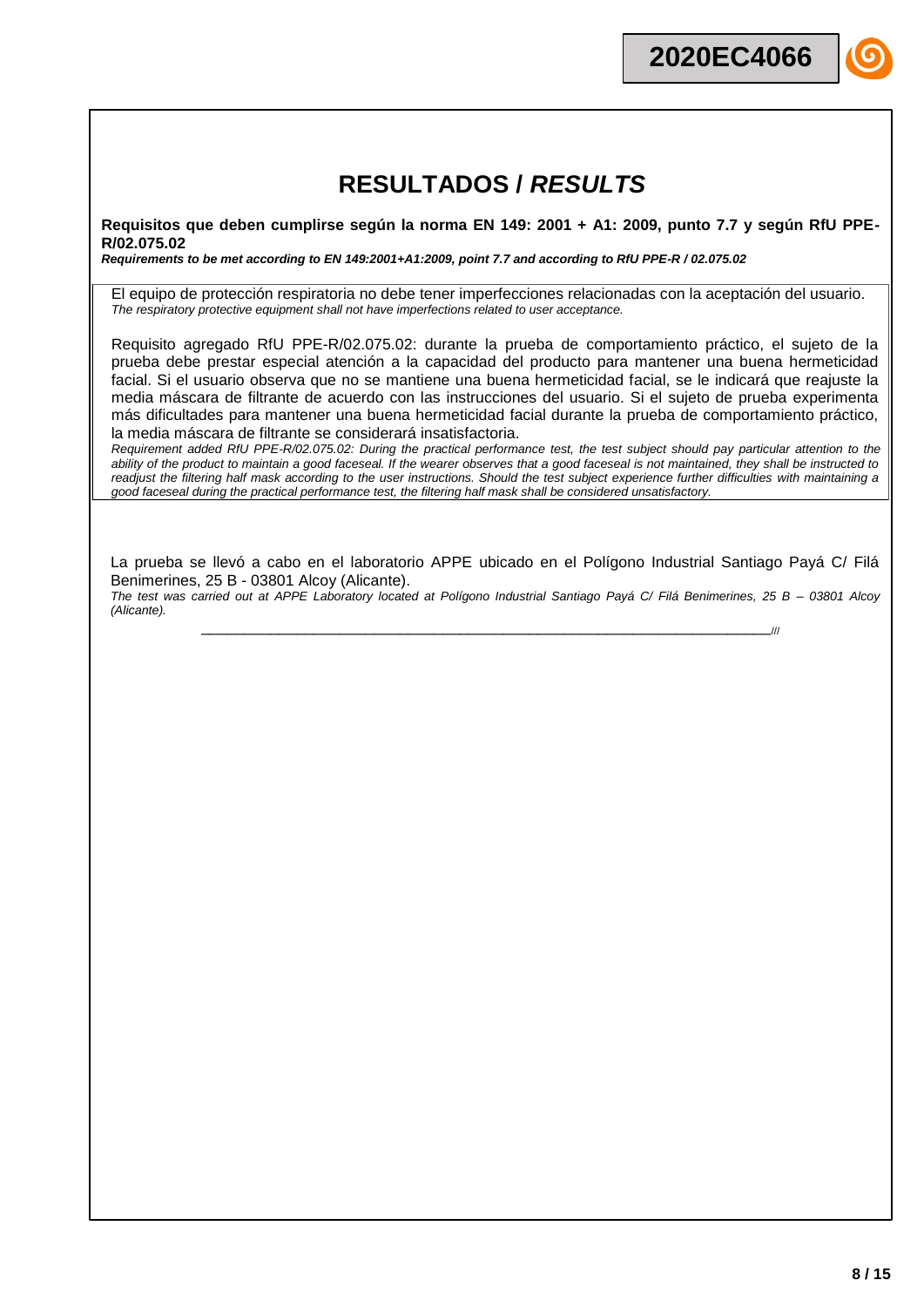## **PENETRACIÓN DEL FILTRO CON CLORURO SÓDICO** *FILTER PENETRATION WITH SODIUM CHLORIDE*

## **Norma**

*Standard*

EN 149:2001+A1:2009 (punto 8.11) modificada por RfU PPE-R/02.075.02 *EN 149:2001+A1:2009 (point 8.11) modified by RfU PPE-R/02.075.02*

### **Aparato**

## *Apparatus*

Equipo penetración de cloruro sódico *Sodium chloride penetration equipment*

### **Condiciones de ensayo**

*Testing conditioning*

| Fecha de ensayo<br>Test date | <b>Inicial</b><br><i>Initial</i> | Final            |
|------------------------------|----------------------------------|------------------|
| 28/09/2020                   | 23 °C / 45,3 %                   | 22,7 °C / 46,8 % |

### **Pre-acondicionamiento de muestras**

*Sample Conditioning*

• En original

*• As received*

### **Observación o desviación de la norma.**

*Observation or deviation of the standard*

---

### **Descripción de la muestra**

*Description of the sample*

Media máscara de partículas sin válvula de exhalación que cubre nariz, boca y mentón, color blanco. *Particle filtering half mask without exhalation valve covering nose, mouth and chin, white color.*

### **Incertidumbre del ensayo**

### *Test uncertainty*

La incertidumbre expandida es ± 15 % del valor del mesurando, para una probabilidad de cobertura del 95%. *The expanded uncertainty is ± 15% of the value of the measured for a probability of coverage of 95%.* \_\_\_\_\_\_\_\_\_\_\_\_\_\_\_\_\_\_\_\_\_\_\_\_\_\_\_\_\_\_\_\_\_\_\_\_\_\_\_\_\_\_\_\_\_\_\_\_\_\_\_\_\_\_\_\_\_\_\_\_\_\_\_\_\_\_>>>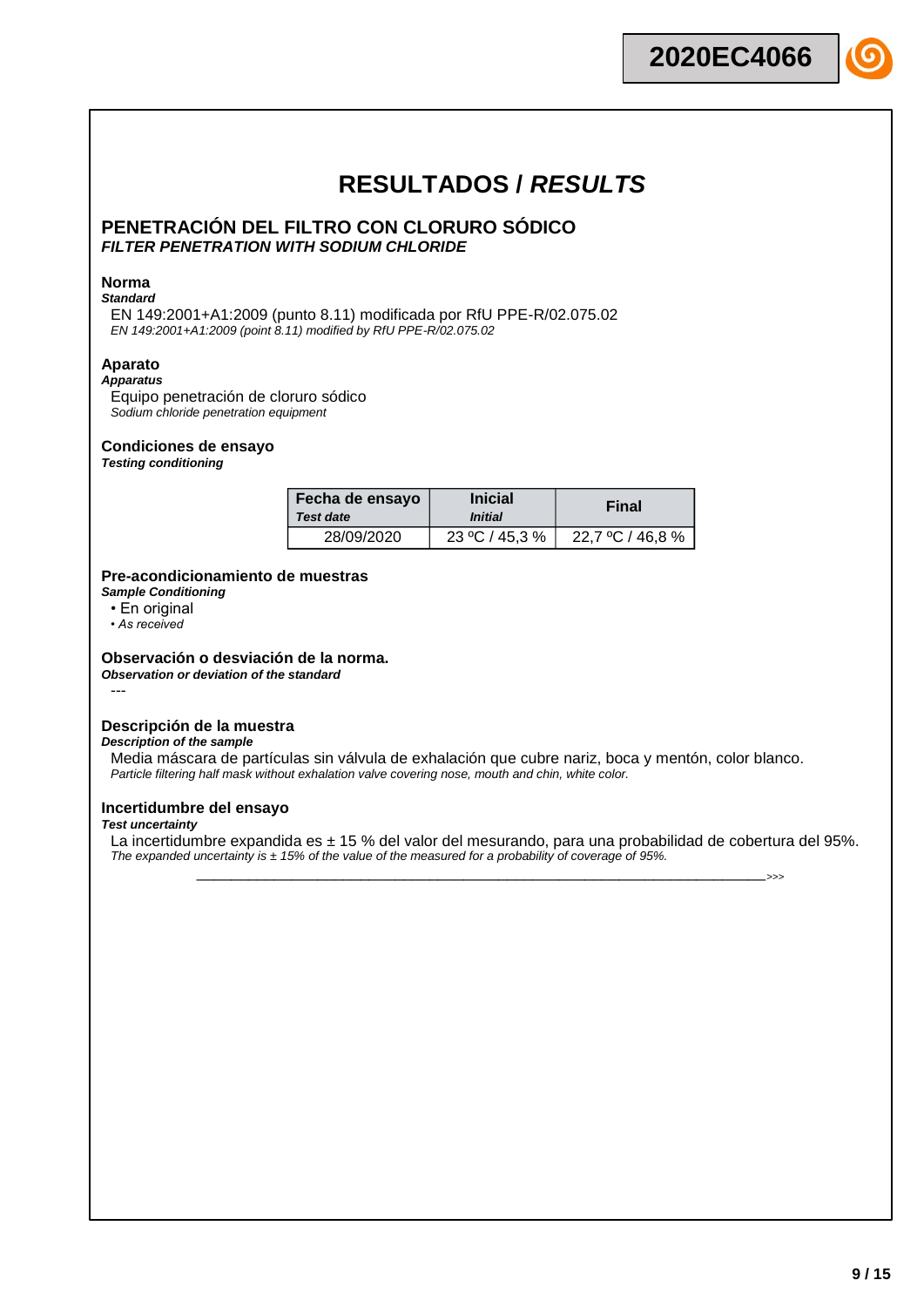#### **Referencia** *Reference*

Ref: CV-19 RH

| Ensayo de penetración de cloruro sódico (3,5 min)<br>Sodium chloride penetration test (3,5 min) |                                |
|-------------------------------------------------------------------------------------------------|--------------------------------|
| Valor medio de penetración %<br>Muestra Nº.                                                     |                                |
| Sample No.                                                                                      | Average value of penetration % |
|                                                                                                 | 0.82                           |
|                                                                                                 | 0.65                           |
|                                                                                                 | 0.66                           |

| Exposición a 120 mg de cloruro sódico<br>Exposure to 120mg of sodium chloride |     |  |
|-------------------------------------------------------------------------------|-----|--|
| Valor Max. De penetración %<br>Muestra Nº.                                    |     |  |
| Max. value of penetration<br>Sample No.                                       |     |  |
|                                                                               | 0.9 |  |
|                                                                               |     |  |
|                                                                               |     |  |

**Requisitos que deben cumplirse según la RfU PPE-R/02.075.02** *Requirements to be met according to RfU PPE-R/02.075.02*

**Máxima penetración de cloruro sódico del material filtrante:**

*Maximum penetration to the sodium chloride of the filter material:*

| Clasificación(*)<br>Classification(*) | 95I/min %Max |
|---------------------------------------|--------------|
| FFP <sub>2</sub>                      |              |
| FFP <sub>3</sub>                      |              |

(\*) Para dar la clasificación se debe de realizar toda la norma EN 149:2001 + A1:2009. Para la Rfu para Covid-19, el requisito es si pasa o no, el ensayo, sin poder clasificar.

*(\*) To give the classification, all the EN 149: 2001 + A1: 2009 standard must be carried out. For the Rfu for Covid-19, the requirement is whether or not the test passes, without being able to classify.*

La prueba se llevó a cabo en el laboratorio APPE ubicado en el Polígono Industrial Santiago Payá C/ Filá Benimerines, 25 B - 03801 Alcoy (Alicante).

*The test was carried out at APPE Laboratory located at Polígono Industrial Santiago Payá C/ Filá Benimerines, 25 B – 03801 Alcoy (Alicante).* \_\_\_\_\_\_\_\_\_\_\_\_\_\_\_\_\_\_\_\_\_\_\_\_\_\_\_\_\_\_\_\_\_\_\_\_\_\_\_\_\_\_\_\_\_\_\_\_\_\_\_\_\_\_\_\_\_\_\_\_\_\_\_\_\_\_///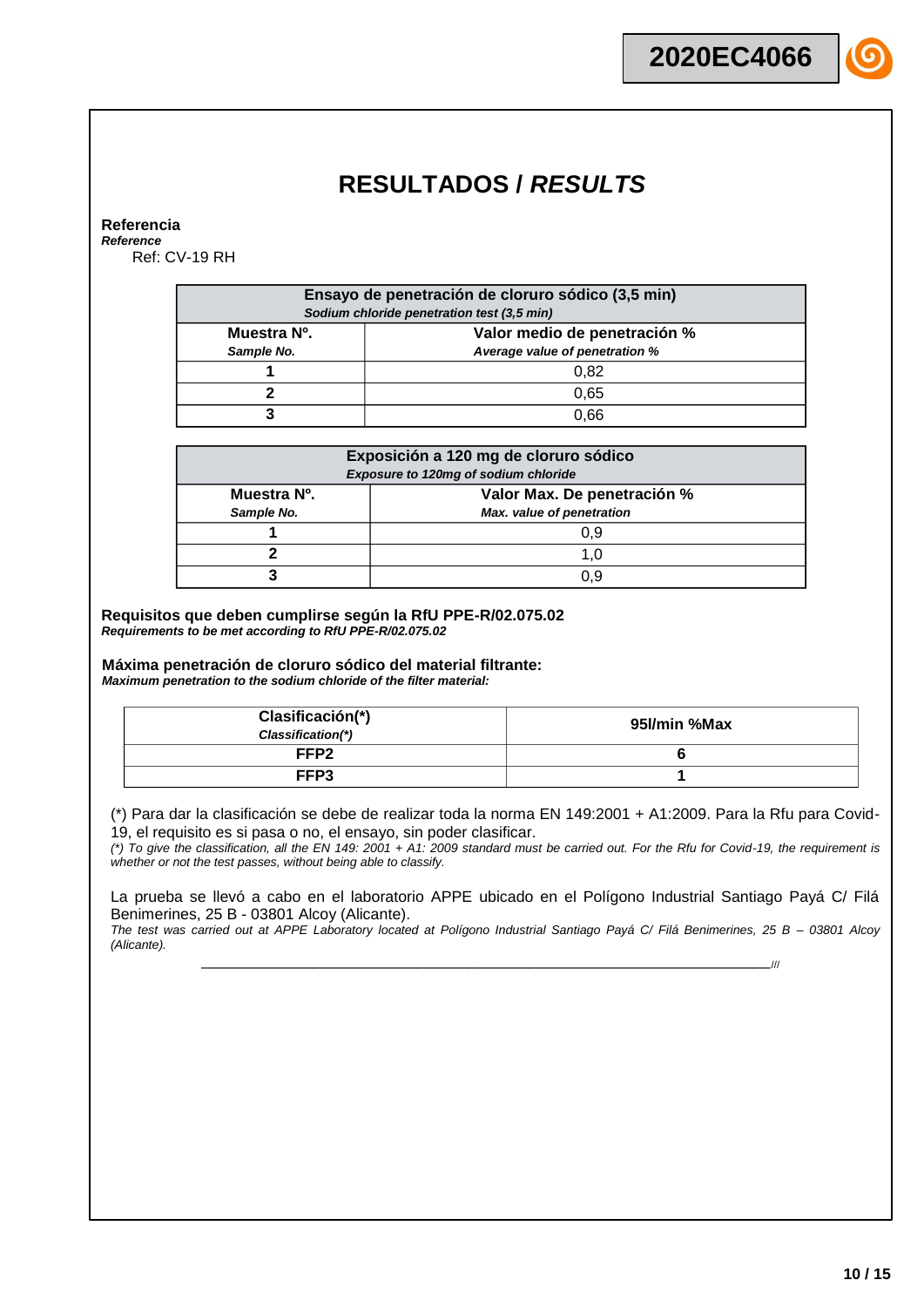## **CONTENIDO DE CO2 EN AIRE INHALADO** *CO2 CONTENT IN INHALED AIR*

#### **Norma** *Standard*

EN 149:2001+A1:2009 (punto 8.7) *EN 149:2001+A1:2009 (point 8.7)*

### **Aparato**

## *Apparatus*

Equipo de respiración dinámica, cabezal de prueba Sheffield, medidor de flujo de CO<sub>2</sub> y analizador de CO<sub>2</sub>. *Dynamic Breathing equipment, Sheffield test head, Measured CO2 flow and CO2 analyzer.*

### **Condiciones de ensayo**

*Testing conditioning*

| Fecha de ensayo<br>Test date | <b>Inicial</b><br><i>Initial</i> | Final            |
|------------------------------|----------------------------------|------------------|
| 29/09/2020                   | 24,2 °C / 46,6 %                 | 24,3 °C / 46,9 % |

## **Observaciones o desviaciones de la norma**

*Observation or deviation of the standard*

---

### **Descripción de la muestra**

*Description of the sample*

Media máscara de partículas sin válvula de exhalación que cubre nariz, boca y mentón, color blanco. *Particle filtering half mask without exhalation valve covering nose, mouth and chin, white color.*

### **Incertidumbre del ensayo**

## *Test uncertainty*

La incertidumbre expandida es ± 12% del valor del mesurando, para una probabilidad de cobertura del 95%. *The expanded uncertainty is ± 12% of the value of the measured for a probability of coverage of 95%.* \_\_\_\_\_\_\_\_\_\_\_\_\_\_\_\_\_\_\_\_\_\_\_\_\_\_\_\_\_\_\_\_\_\_\_\_\_\_\_\_\_\_\_\_\_\_\_\_\_\_\_\_\_\_\_\_\_\_\_\_\_\_\_\_\_\_>>>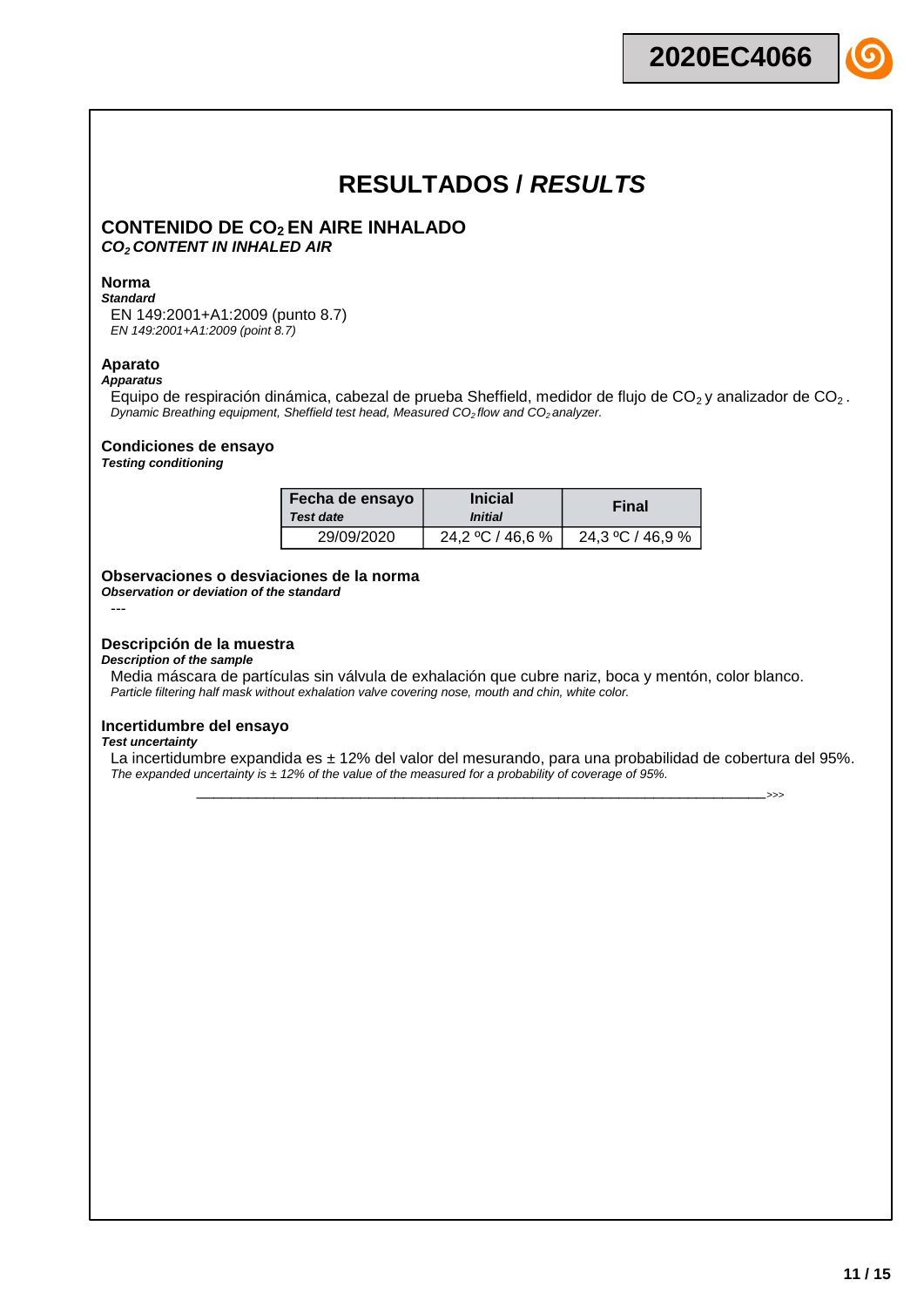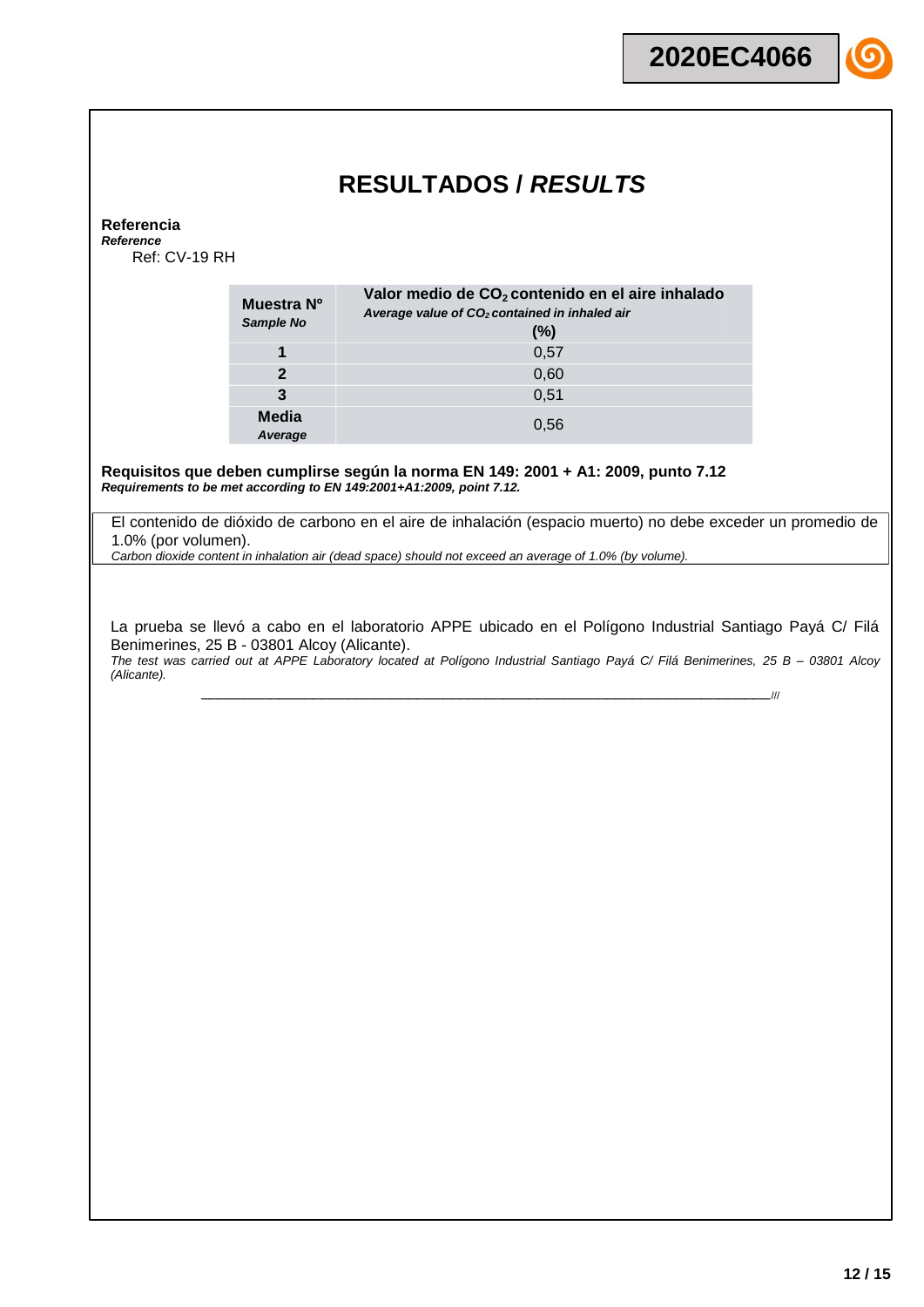## **RESISTENCIA A LA RESPIRACIÓN** *BREATHING RESISTANCE*

## **Norma**

### *Standard*

EN 149:2001+A1:2009 (punto 8.9) modificada por RfU PPE-R/02.075.02 *EN 149:2001+A1:2009 (point 8.9) modified by RfU PPE-R/02.075.02*

### **Aparato**

### *Apparatus*

Cabezal de prueba Sheffield, equipo de respiración constante y medidor de flujo digital *Sheffield test head, constant breathing equipment and digital flowmeter*

### **Condiciones de ensayo**

### *Testing conditioning*

| Fecha de ensayo<br>Test date | <b>Inicial</b><br><i>Initial</i> | Final            |
|------------------------------|----------------------------------|------------------|
| 28/09/2020                   | 24,9 °C / 37,3 %                 | 25,5 °C / 37,3 % |

### **Pre-acondicionamiento de muestras**

*Sample Conditioning*

• En original

*• As received*

#### **Observación o desviación de la norma.**

*Observation or deviation of the standard*

---

### **Descripción de la muestra**

*Description of the sample*

Media máscara de partículas sin válvula de exhalación que cubre nariz, boca y mentón, color blanco. *Particle filtering half mask without exhalation valve covering nose, mouth and chin, white color.*

### **Incertidumbre del ensayo**

### *Test uncertainty*

La incertidumbre expandida es ± 10% del valor del mesurando, para una probabilidad de cobertura del 95%. *The expanded uncertainty is ± 10% of the value of the measured for a probability of coverage of 95%.*

\_\_\_\_\_\_\_\_\_\_\_\_\_\_\_\_\_\_\_\_\_\_\_\_\_\_\_\_\_\_\_\_\_\_\_\_\_\_\_\_\_\_\_\_\_\_\_\_\_\_\_\_\_\_\_\_\_\_\_\_\_\_\_\_\_\_>>>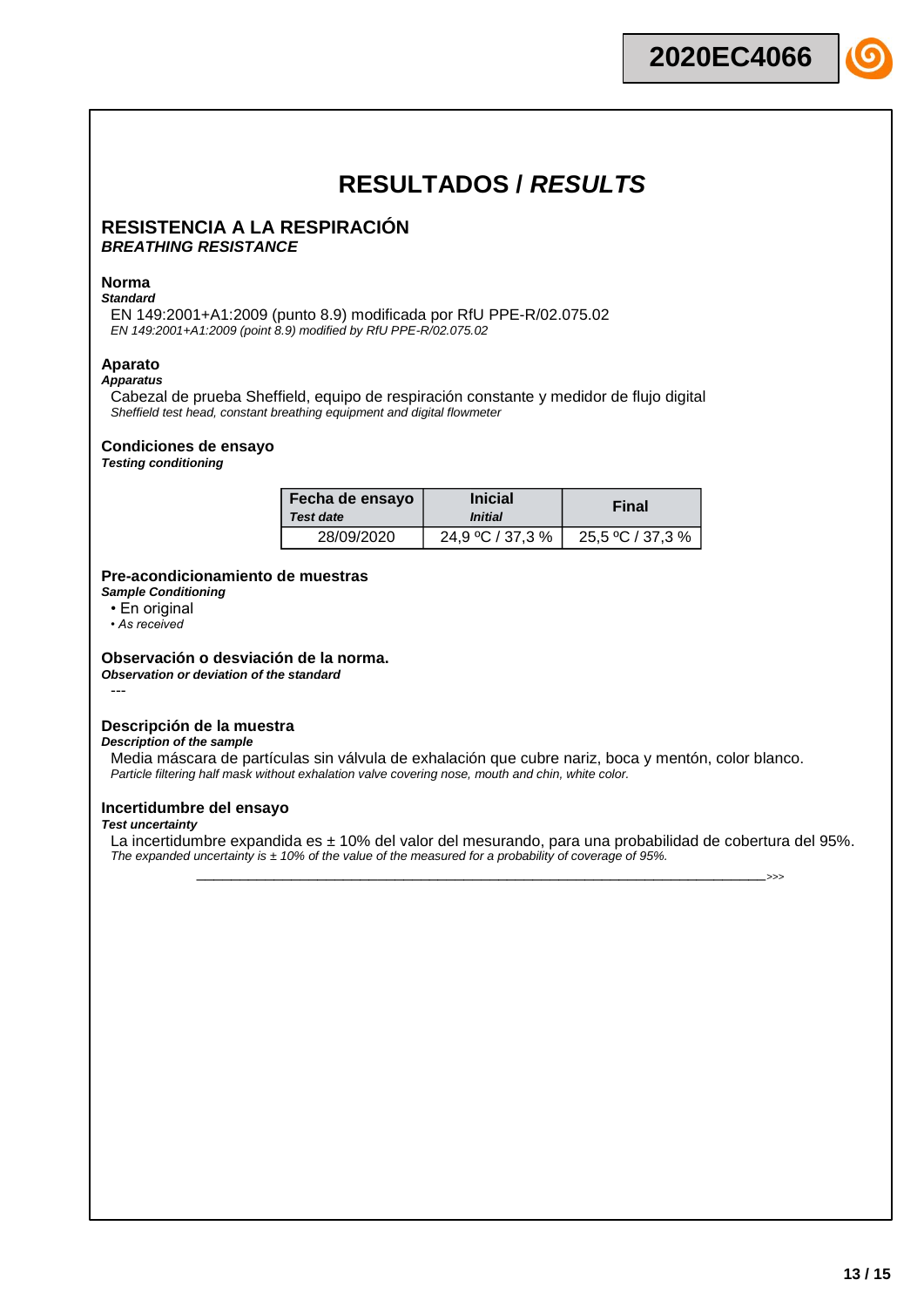#### **Referencia** *Reference*

Ref: CV-19 RH

| Muestra Nº.<br>Sample No. | Resistencia a la inhalación<br><b>Resistance to inhalation</b><br>(30I/min) mbar | Resistencia a la inhalación<br><b>Resistance to inhalation</b><br>(95I/min) mbar |
|---------------------------|----------------------------------------------------------------------------------|----------------------------------------------------------------------------------|
|                           | 0.38                                                                             | 2.00                                                                             |
|                           | 0.39                                                                             | 2.00                                                                             |
| 3                         | 0.35                                                                             | 2.10                                                                             |

| Resistencia a la exhalación (160l/min) mbar |                |                |       |                              |                        |  |
|---------------------------------------------|----------------|----------------|-------|------------------------------|------------------------|--|
| Resistance to exhalation (160l/min) mbar    |                |                |       |                              |                        |  |
| Muestra Nº.                                 | Adelante       | Hacia arriba   | Abajo | Hacia el lado izquierdo      | Hacia el lado derecho  |  |
| Sample No.                                  | <b>Forward</b> | <b>Upwards</b> | Down  | <b>Towards the left side</b> | Towards the right side |  |
|                                             | 3.00           | 3,00           | 3.00  | 3,00                         | 3.00                   |  |
|                                             | 3.00           | 3,00           | 3,00  | 3,00                         | 3.00                   |  |
|                                             | 3,00           | 3,00           | 3,00  | 3,00                         | 3,00                   |  |

**Requisitos que deben cumplirse según la RfU PPE-R/02.075.02** *Requirements to be met according to RfU PPE-R/02.075.02*

| Máxima Resistencia permitida (mbar)<br>Maximum resistance permitted (mbar) |                    |                           |                            |  |  |  |
|----------------------------------------------------------------------------|--------------------|---------------------------|----------------------------|--|--|--|
| Clasificación(*)                                                           | Inhalación 30I/min | Inhalación 95I/min        | Exhalación 160l/min        |  |  |  |
| Classification(*)                                                          | Inhalation 30l/min | <b>Inhalation 95I/min</b> | <b>Exhalation 160l/min</b> |  |  |  |
| FFP <sub>2</sub>                                                           | 0.7                | 2,4                       | 3.0                        |  |  |  |
| FFP3                                                                       | 1.0                | 3,0                       | 3,0                        |  |  |  |

(\*) Los niveles FFP2 o FFP3 son parámetros según la norma EN 149: 2001 + A1: 2009, no aplicables para RfU PPE-R/02.075.02 ya que la validez final para el método de certificación COVID 19 es conforme con un PASA / NO PASA.

*(\*) The levels FFP2 or FFP3 are guidance parameters from the standard EN 149: 2001 + A1: 2009, not applicable for RfU PPE-R/02.075.02 since the final validity for COVID 19 certification method is according to a PASS / NOT PASS.*

La prueba se llevó a cabo en el laboratorio APPE ubicado en el Polígono Industrial Santiago Payá C/ Filá Benimerines, 25 B - 03801 Alcoy (Alicante).

*The test was carried out at APPE Laboratory located at Polígono Industrial Santiago Payá C/ Filá Benimerines, 25 B – 03801 Alcoy (Alicante).* \_\_\_\_\_\_\_\_\_\_\_\_\_\_\_\_\_\_\_\_\_\_\_\_\_\_\_\_\_\_\_\_\_\_\_\_\_\_\_\_\_\_\_\_\_\_\_\_\_\_\_\_\_\_\_\_\_\_\_\_\_\_\_\_\_\_///